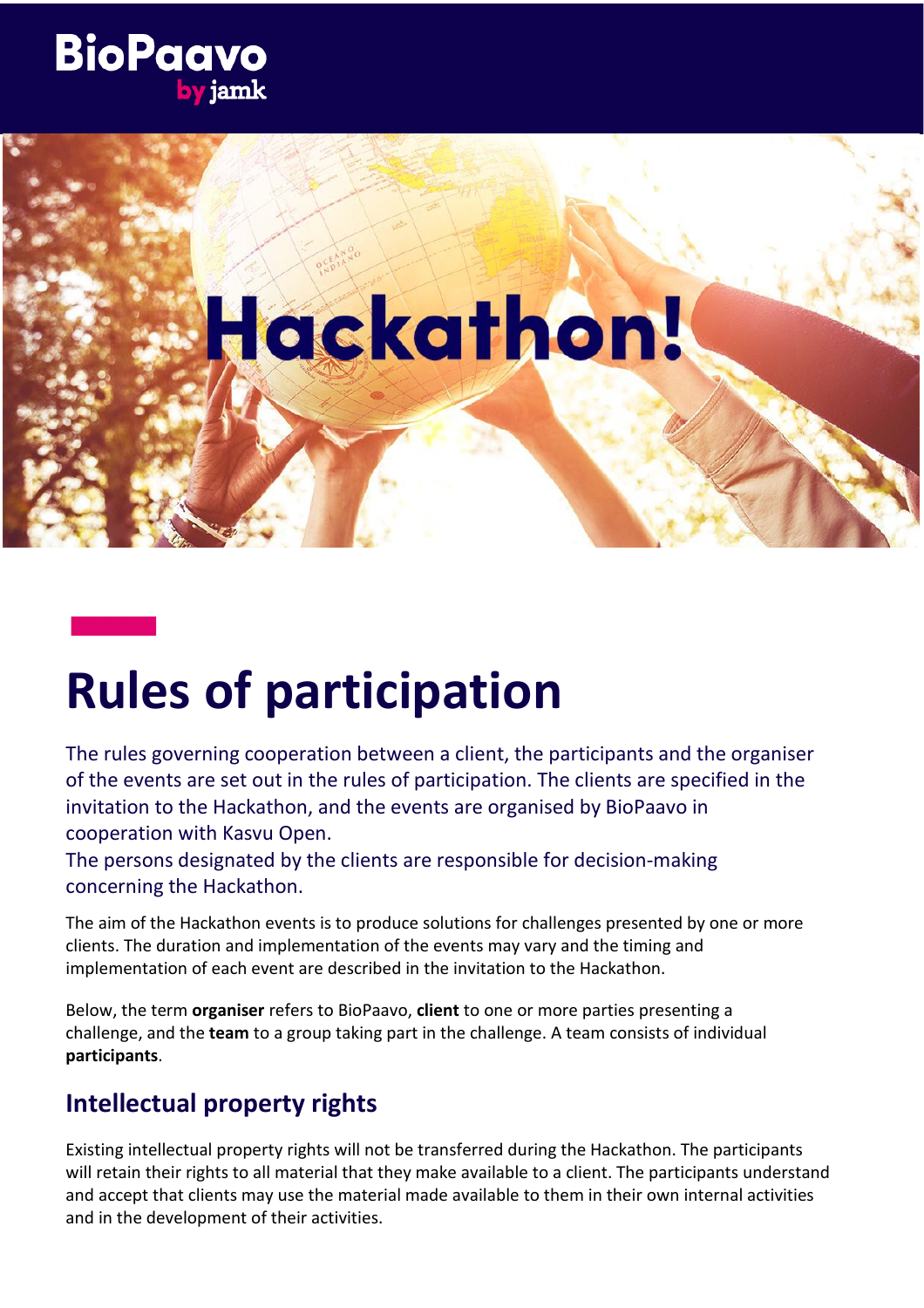Likewise, clients will retain the intellectual property rights to the material that they make available during the challenge. Participants may only use this material when taking part in the challenge.

The intellectual property rights to the solutions created during the challenge will primarily belong to the team/teams producing the solution. In client challenges, clients have the right to use the solution; however, a separate agreement on this must be concluded with the party creating the solution. As all challenges are on an open basis, the teams must take into an account that all solutions created and discussed during the challenge are public. Safeguarding the intellectual property rights to the solutions is the responsibility of the parties producing the solutions.

The parties involved must separately agree on the promotion of a solution presented in a challenge or developed during it.

#### **Publicity of participation**

If a team is selected for a Hackathon event, the details of the participation are public. Both the team and the client may use the information on participation in their communications. Recordings of the events (images, video, etc.) can be produced and in addition to event organisers, clients and participants, third parties (such as the media) can also use the recordings in their communications.

#### **Confidentiality**

All parties undertake to observe confidentiality in all matters concerning confidential information. Confidential information obtained during the challenge may not be disclosed to third parties, and confidential information received from third parties may not be disclosed in connection with the challenge. Confidential information includes business and trade secrets and information prescribed as confidential by law. The client and participants may also separately specify the material that must be kept confidential.

The party receiving the information undertakes that it will only disclose the information to parties representing it that are essential for implementing the challenge and that it will take responsibility for the confidentiality agreements of these parties. The period of confidentiality starts from the beginning of the challenge and will continue for three years after the end of the challenge.

Participants are responsible for ensuring that they have the right to use the material that they have presented in the challenge and for the information security of the material.

#### **Organisers**

The Hackathon events will be jointly organised by BioPaavo and Kasvu Open. The organisers are responsible for implementing the events, for event-related communications, for processing participant data and for practical arrangements.

In the same way as the participants and clients, BioPaavo and Kasvu Open also undertake to observe confidentiality. However, the agreements on follow-up will only be concluded between the clients and participants.

The Hackathons are part of the project to establish a Bioeconomy Business Accelerator in Saarijärvi financed by the European Regional Development Fund.